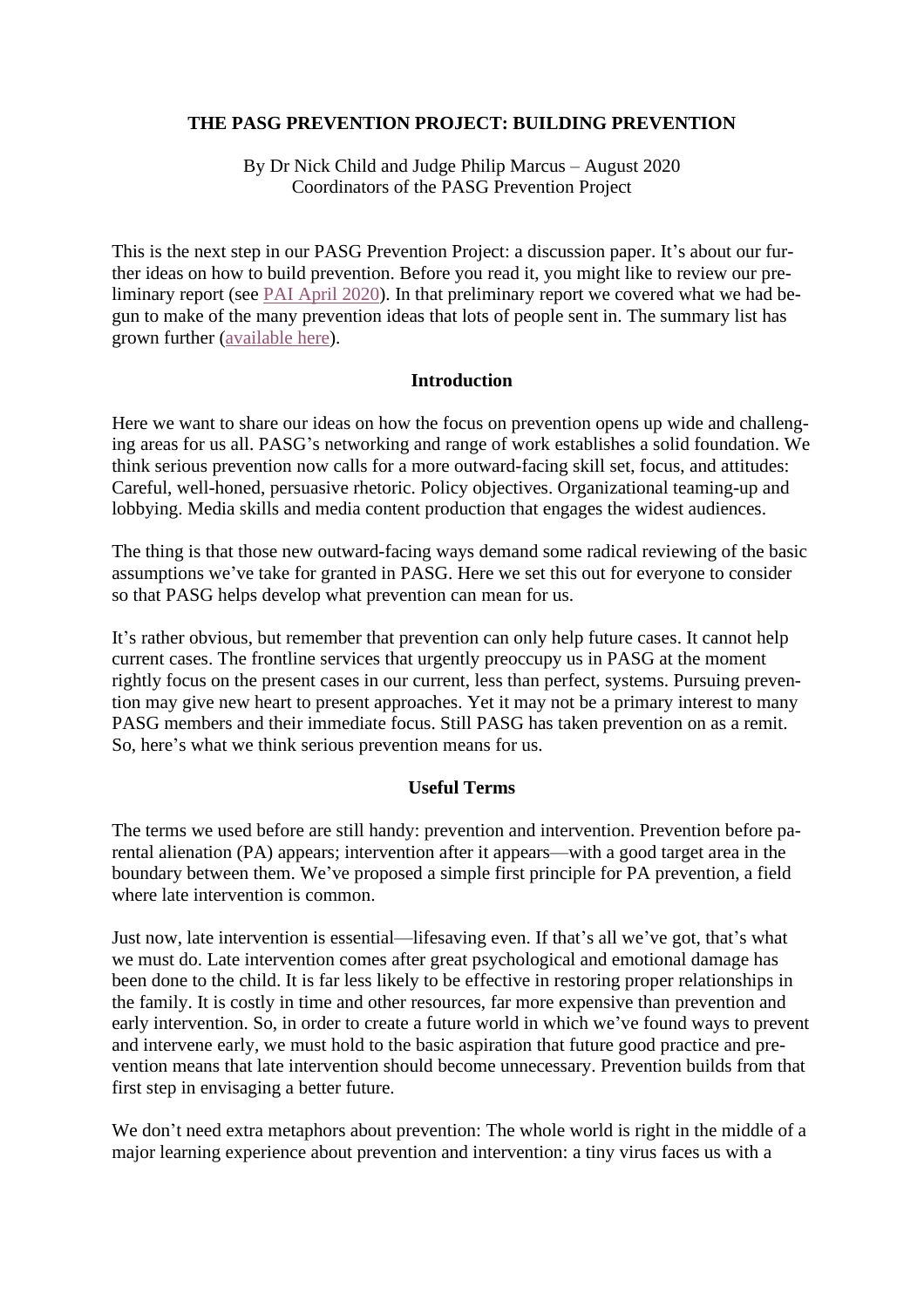devastating pandemic. We're struggling hard to spot, stop, treat, or cure it effectively—and eventually to prevent a recurrence of pandemics altogether.

#### **Familiar Foundations**

Naturally, most PASG members who answered our call for ideas assumed two founding features: One is the term "parental alienation" that we all use for the terrible family pattern that brings us together. The other feature is an often-enduring, love-hate relationship with family law as a problematic but seemingly only way to deal with PA. Meanwhile the language of PA as psychological maltreatment and emotional abuse has grown.

Facing outward to the wider world we've found that "careful, well-honed, persuasive rhetoric" means finding other ways to talk than our usual. We all must know how easy it is to explain PA in more ordinary words to folks who are new to it. It takes only a little longer to say the eleven syllables of "one parent turns their child against the other" than the eight syllables of "parental alienation." Those eight syllables mean so much to us. But it's the eleven syllables that more reliably lead to instant recognition and understanding in the wider world: "Oh yes! That happened to my uncle!" Use the eight syllables and—if you're not instantly dismissed—it can take quite a lot longer to explain.

We don't imagine any change in the way we use the term "parental alienation" within the field. We know what great relief and comfort comes to sufferers and helpers when we find there's a word for it, a support network to join, help, research, and campaigning. But we think it would help us hone the rhetoric of prevention for the outside world if we in PASG could clarify how far our own terminology has clear, agreed, and reasonable meanings. To help us talk about future prevention in the wider world, we ask that PASG finds a way to debate the points raised, for example, by David Curl (2019) in ["Words matter: Three reasons why we](https://thealienationexperience.files.wordpress.com/2020/08/parental-alienation-words-matter-2019-1.pdf)  [should use the term Parental Alienation—and eighteen reasons why we shouldn't.](https://thealienationexperience.files.wordpress.com/2020/08/parental-alienation-words-matter-2019-1.pdf)"

To talk about prevention and build allies in the wider world it helps to use the framework of psychological maltreatment. In PA and PASG we naturally focus on the parent who is not a risk to the child. Yet we know that the psychological damage that PA causes—to the child as well as the rejected parent—is the same as happens in other relationship troubles, in other kinds of abuse, physical and sexual and coercive control.

## **Family Courts and Prevention**

The majority of the prevention ideas sent in were about improving family court systems. Family courts often seem to be part of the problem. Rarely do we hear that they can be part of effective intervention. How far can they be part of prevention?

This leads us to compare the different court systems across the world. For example, problemsolving courts (e.g., family drug and alcohol courts) and public family law courts (where the state and social services have a key responsibility). Where it is effective, public family law seeks to sustain and reconcile if not reunite family relationships. That's where serious concerns are known to have happened. Even with adoption and fostering the trend is to keep children in some contact with their birth parents and history.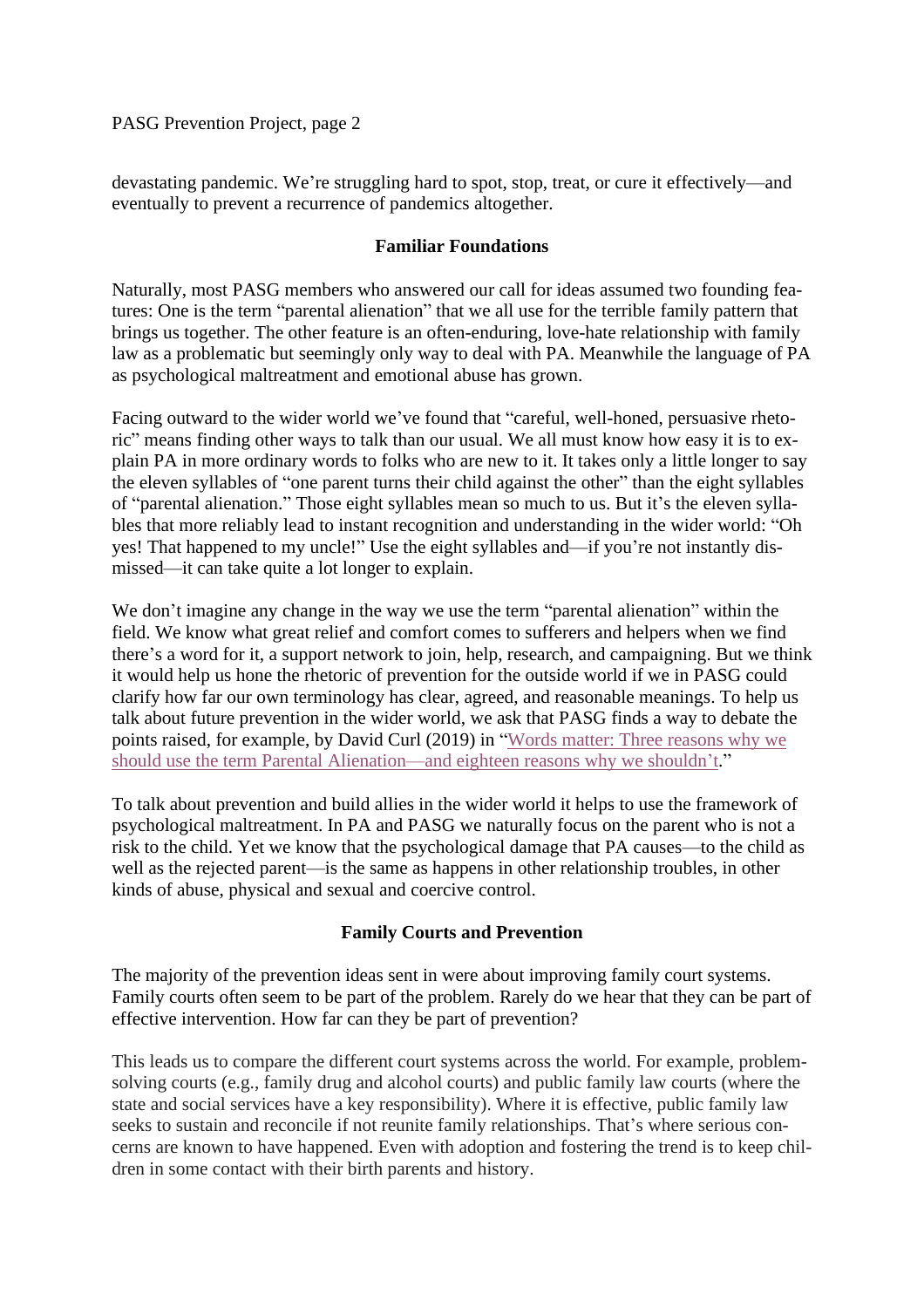A good example of a problem-solving court is the Cochem or Consensus Model [\(Child 2018\)](https://thealienationexperience.org.uk/2018/10/19/a-typewriter-cannot-juggle-but-cochem-can/) developed in Europe. The context is a continental inquisitorial system of law unlike the English-derived adversarial system that the rest of us know. The next PASG conference in Brussels will feature much more on what European countries have been doing. Put simply, the continental system enables a good judge to collaborate with a good helping professional to make good things happen quickly for children and families. The downside is that the system similarly enables the judge—with or without a professional—to allow or make bad things happen.

One of us (PM) has developed and described one of the few effective family law systems in the common law world [\(Marcus 2020\)](https://thealienationexperience.files.wordpress.com/2020/08/fcrapr20_23_israelmarcus.pdf). Philip reports how Israel's prompt integrative and specialist courts can exert a preventive function in their community by influencing how parents do separation. There in Israel the aim is to complete the process, from filing of a claim until the start of reconciliation and treatment, within three months. Yet Philip says the claim is often filed after there has been no contact for three months or more. He says that is far too long. Note that it's too long, not just for PA, but for all genuine concern for children's welfare after separation.

Apart from that, though there seems no alternative to them, the list of prevention ideas PASG members sent in portrays family courts doing more harm than good. We suggest that, while having to do our best for now with the system we've got, serious prevention requires us to search for ways that work as much as is humanly possible to make involvement of family courts unnecessary.

Every other trouble that humans have—physical and mental health disorders, drug and alcohol problems, educational, community, social and even criminal troubles—to all of them we respond with constructive, compassionate services of healing, support, therapy, reparation, and rehabilitation. The family is the first thing we look at to provide a framework for rehabilitation. Prevention raises this question: How come, in contrast, that all around the world for post-separation family troubles, we've ended up with a "mud-slinging boxing-ring" with extremely unfair rules (see [Philip Kedge's](https://youtu.be/O3YMZfh1J3w) YouTube)? That is a system that tends to deliver the precise opposite of healing: adversarial escalation that often sanctions a terminal evaporation of family relationships.

Prevention means this: If three months is the quickest that private family law can deal with serious child safeguarding concerns, and if three months is too long, we suggest that family law systems in a future era cannot be the primary, or even the secondary, elements in preventing serious or risky separated family troubles.

Most obviously for prevention: If we are only focused on PA that is happening already, by definition we have neither prevented PA nor considered how to prevent it.

## **Following the Prevention Road**

In our view, prevention requires us to review other ways to talk about parental alienation, to focus on how PA is child maltreatment like other abuses are, to imagine a world where we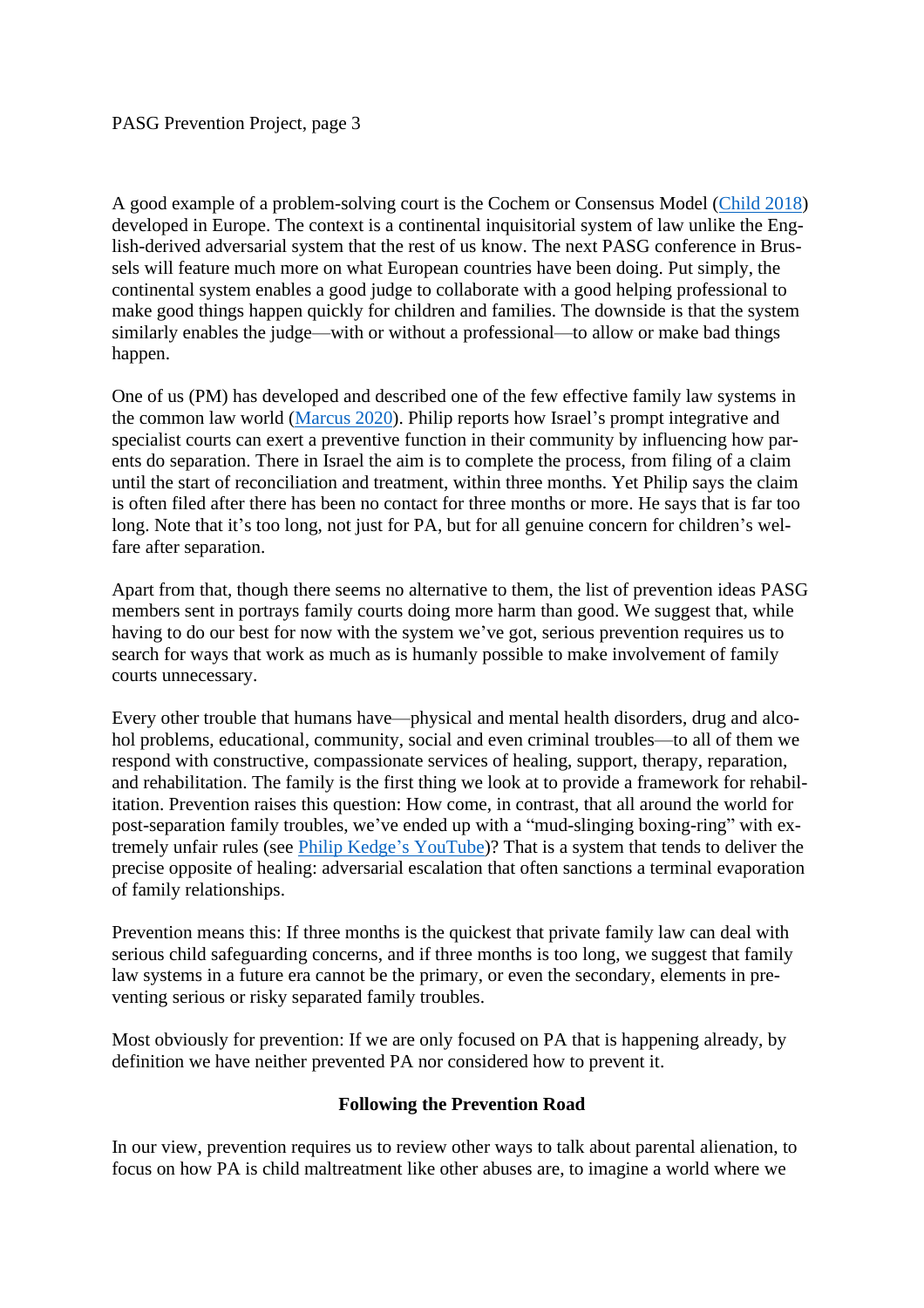#### PASG Prevention Project, page 4

don't turn to family law as the primary place to go. We think these are not just possible but desirable to do. We have to do this if we're serious about prevention, if we want to engage the wider world, and to team up with natural allies.

We propose to head a dedicated team upstream to find long-term ways to stop people falling or being pushed in the risky river we know so well. Yes, that's no comfort for those suffering now. Otherwise we hope that you can see how the discipline of prevention calls for that more outward-facing skill set, focus and attitudes, rhetoric, policy, teaming up, lobbying, and using modern media.

Prevention aims to help future cases not current ones. Frontline services must focus urgently as best they can with present cases in our current, less than perfect, systems. Some future cases may continue to call on the best skills and legal authority we know already. PASG Is the only organisation we know that has the right people to do this: parents, professionals, academics, together working on alleviating the current situation. We are proud to be part of it.

Pursuing prevention can create new thinking, hope, and direction that improves present approaches. Even if prevention is not everyone's primary interest, we trust our views here merit attention and engage discussion across PASG and its various activities.

Lastly, a global prevention project can never determine what everyone in the world should do. From a collected smorgasbord of ideas and projects, each activist, each country and locality will want to and need to decide what will work best for them. A PASG Prevention Project can help shape our thinking about prevention, but it cannot determine specific local solutions.

#### **Where Next?**

For prevention, our own priority now is a radical development based outside of PASG. We will, of course, continue to be involved with PASG and contribute in any way possible. We invite those inspired to share this journey to contact us to hear more and to see how we can work together. Email us at: [prevention@pasg2020.eu.](mailto:prevention@pasg2020.eu)

We need to do justice to the range of ideas now collated by the PASG Prevention Project ideas that mostly focus on improving current intervention. We ask any PASG members who are interested and willing to develop that, to contact us and/or Bill Bernet to work out how to make the most of that more in-house side of it.

In conclusion, we find that prevention requires some radical discussion and review of our familiar foundations. We think it's best to show a way to prevention that works and to hope that some will want to follow. We're working on a new prevention force and will let you know more about that when it's ready for the road.